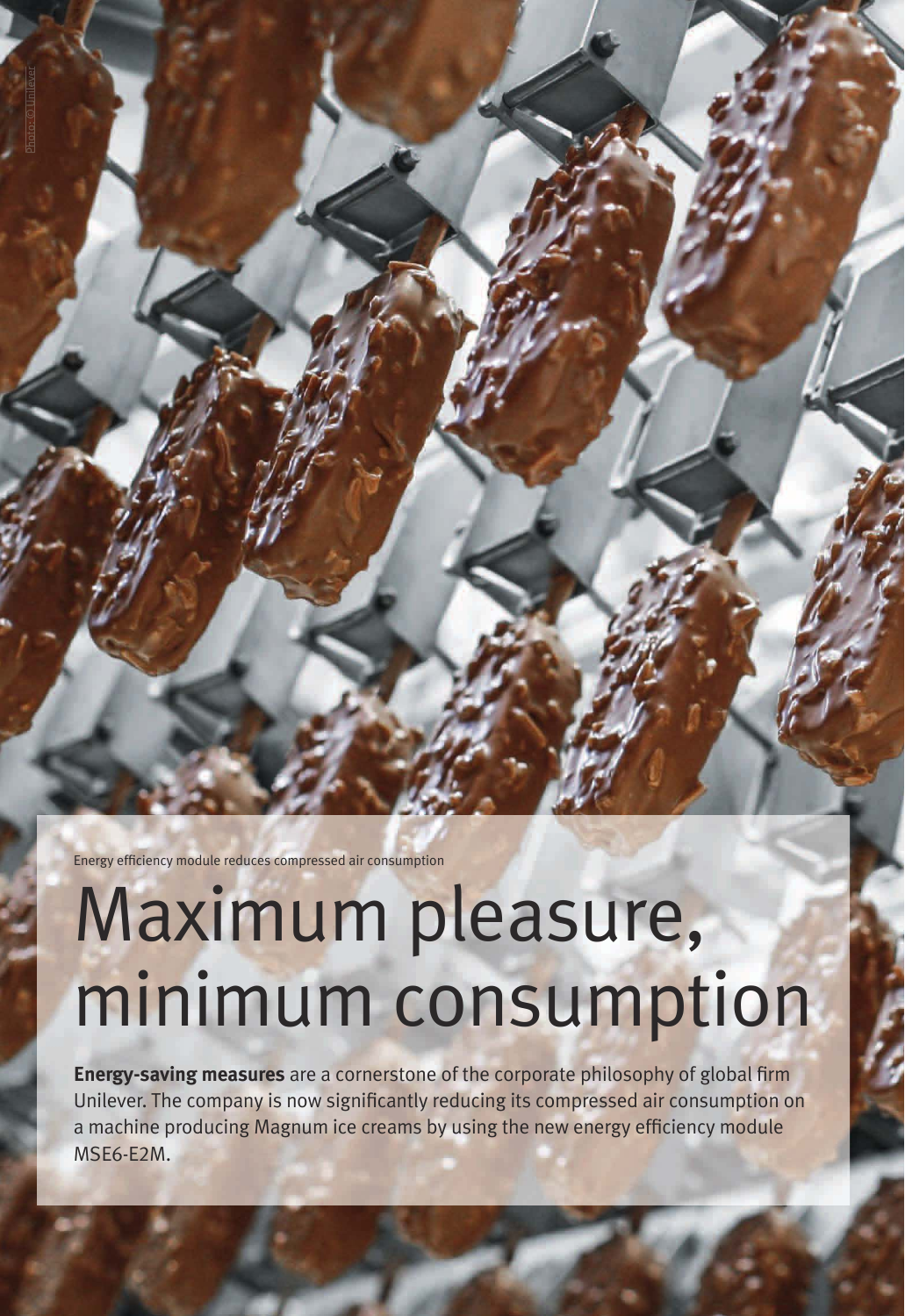**I** ce cream is refreshing and with its proteins and carbohydrates is conserved a source of energy. However, it also takes a lot of energy to mix ing dients like milk, dairy chocolate, sugar ce cream is refreshing and with its proteins and carbohydrates is considered a source of energy. However, it also takes a lot of energy to mix ingreand vanilla beans into the finished product. Electricity and compressed air play an important role in the thermal and kinetic processes for everything from mixing and extruding the ingredients, deep-freezing to -25°C, dipping into various chocolate coatings through to final packaging. Energy efficiency is therefore right at the top of Unilever's list of priorities. As part of the Unilever Sustainable Living Plan, this global corporation has succeeded in saving more than 150 million euros in energy costs from efficiency improvements in production alone since 2008.

In the area of pneumatics too, the use of innovative developments offers the potential to save energy and thereby lower costs. In the Unilever plant in Heppenheim, Germany the energy efficiency module MSE6-E2M has just recently been deployed to reduce the compressed air consumption of a plant manufacturing Magnum ice creams. Unilever and Festo worked together closely to get this prototype of the energy efficiency module ready for series production. This process also showed that it is not just in the field of energy consumption that less is more.

#### **Sustainability along the entire line**

The Heppenheim factory is one of the main Unilever production locations for ice cream. These include products of the well-known Wall's line including Magnum, Feast, Viennetta and Carte d'Or. High production quantities form the basis for supplying other parts of the European market. Just one of the five Magnum production lines in Heppenheim produces more than 20,000 ice creams on a stick per hour. This requires a lot of energy. In order to reduce the compressed air consumption of the pneumatic components, the ability to visualise and measure the compressed air consumption was of huge importance to Unilever. Previously, the

consumption on the individual production lines had not been determined. "Until then we were just unaware," says Alexander Hemmerich, Automation Engineer at the Unilever Plant, Heppenheim. "Air is not visible, so it is not immediately obvious if consumption is too high." As part of the

Unilever Sustainable Living Plan there had already been successes in other areas of the plant. Energy-intensive geared motors were replaced with more efficient ones, achieving energy savings of up to 60 per cent. Numerous 18 kW ventilators in the cooling tunnels, which previously ran  $\rightarrow$ 

## **Intelligent module optimises compressed air consumption**

The energy efficiency module MSE6-E2M monitors and regulates the compressed air supply in new and existing systems – fully automatically. Similar to the start-stop system in a car, the intelligent MSE6-E2M detects a standby mode and automatically shuts off the supply of compressed air. Compressed air consumption is thus reduced to zero during system downtimes and breaks. In addition, the MSE6-E2M makes it possible to measure leaks as it reports back if the pressure drops too quickly during downtimes. Moreover, it continuously delivers process-relevant data such as flow, pressure and consumption, which it sends to the machine controller via Profibus.



**Result of successful cooperation:** the first generation of the energy efficiency module MSE6-E2M is currently in continuous operation at Unilever. The marketready module is around 50 per cent more compact.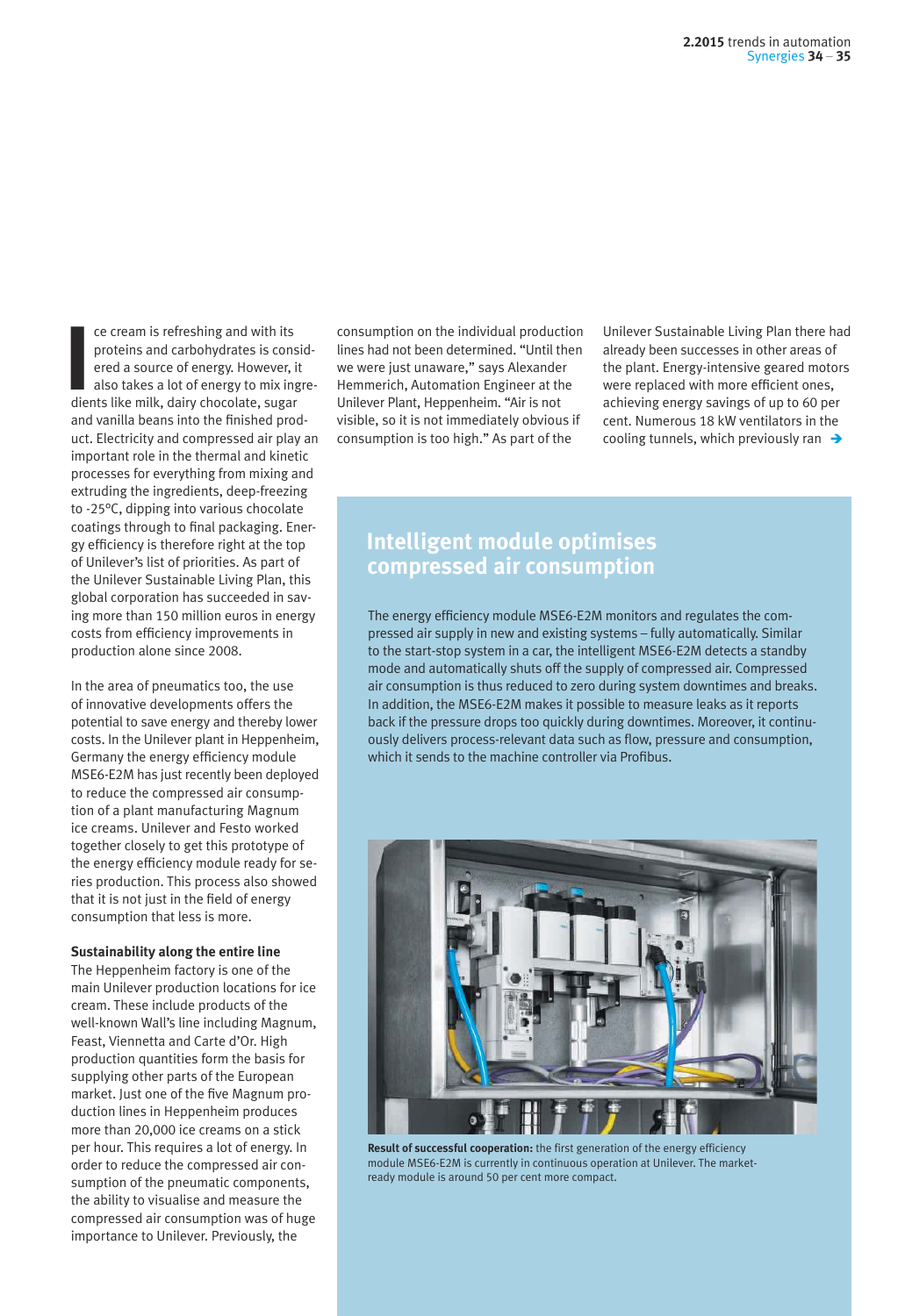

**High-tech for maximum pleasure:** the Heppenheim factory is one of the main Unilever production locations for ice cream.



**Perfectly portioned:** the extruder outputs one Magnum core per second. The stick is inserted in the ice cream during extrusion.

for 24 hours in continuous operation, were also converted to frequency converters with variable torque loads. This lowered the energy consumption of the ventilators by around 40 per cent.

#### **Energy consumption made visible**

Hemmerich and his team took the decisive step towards lowering compressed air consumption with the introduction of the energy efficiency module MSE6-E2M from Festo. "The energy efficiency module gave us the opportunity to see the amount of compressed air we were using during operation of a line," explains Hemmerich. "In addition, we were able to determine how the compressed air requirement developed when we switched off individual consumers. We were thus able to locate leaks and eliminate unnecessary consumption." One of the core functions of the MSE6-E2M is the automatic shut-off of the compressed air in stand-by mode, which made it possible to establish how quickly the system empties. The energy efficiency module MSE6-E2M immediately reports an unusually quick drop in pressure to the system controller.

At the same time, the automatic pressure shut-off function prevents further compressed air consumption while the system is not in operation. Thanks to its onboard intelligence and the specific model for operating the compressed air systems, the MSE6-E2M independently identifies when a system is in production and when it is at standstill. At Unilever, however, they decided to use the alternative option to operate the MSE6-E2M via the system controller so that all information is merged centrally.

### **Significantly reduced energy consumption**

Thanks to the new condition monitoring for the pneumatic components of his Magnum machine, Alexander Hemmerich now has continuous process-relevant data. The MSE6-E2M regularly exchanges important measurement parameters, such as